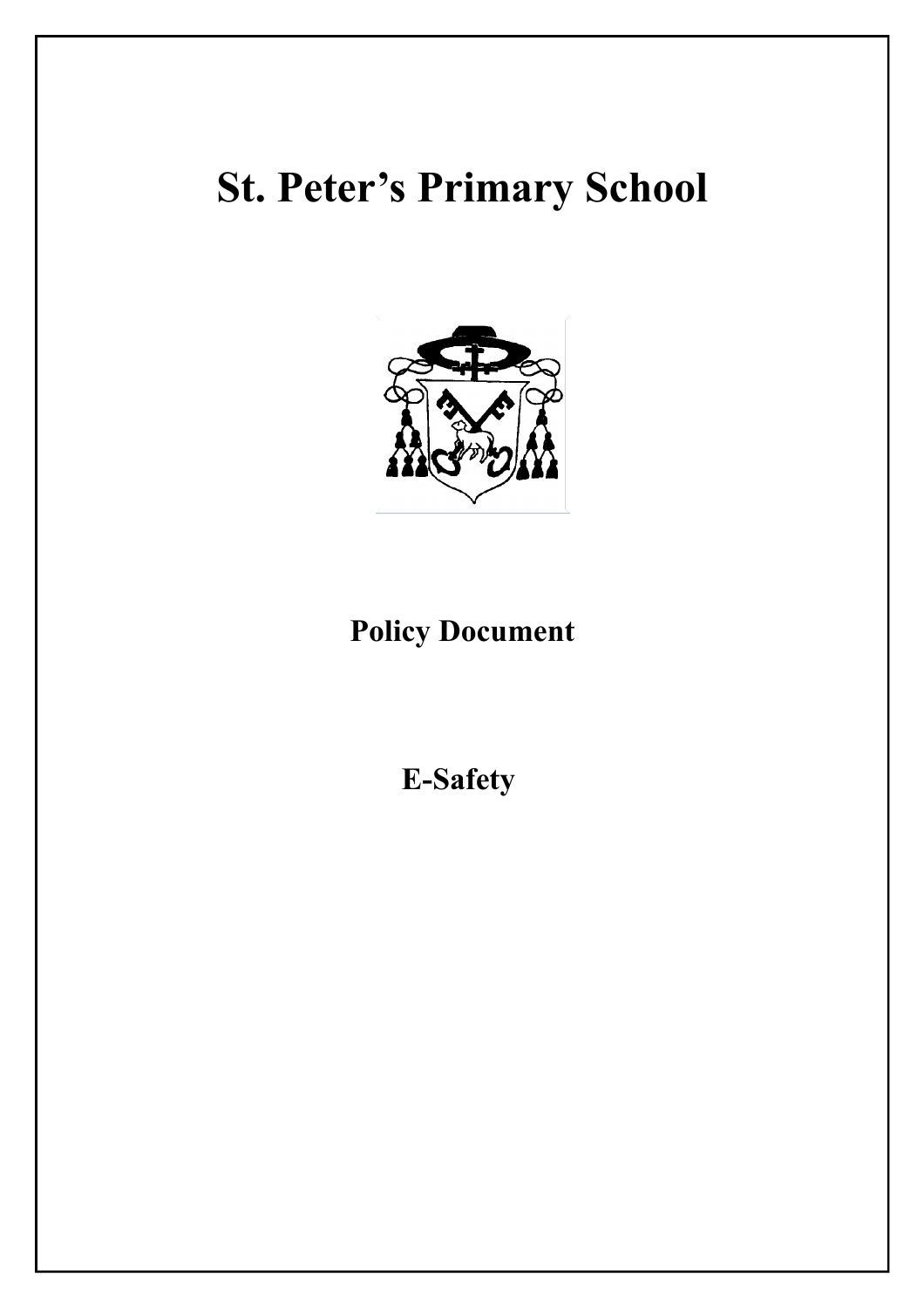# **Context**

This policy was revised in respect of DENI Circular 2013/25 on e safety guidance. This document sets out the policy and practices for the safe and effective use of the Internet and related technologies in St. Peter's Primary School.

# **Care and responsibility**

New technologies have become integral to the lives of children and young people in today's society, both within schools and in their lives outside school. The Internet and other digital and information technologies are powerful tools, which open up new opportunities for everyone. With these opportunities we also have to recognise the risks associated with the internet and related technologies.

The use of these exciting and innovative tools in school and at home has been shown to raise educational standards and promote pupil achievement.

However, the use of these new technologies can put young people at risk within and outside the school. Some of the dangers they may face include:

- Access to illegal, harmful or inappropriate images or other content
- Unauthorised access to / loss of / sharing of personal information
- The risk of being subject to grooming by those with whom they make contact on the Internet
- The sharing / distribution of personal images without an individual's consent or knowledge
- Inappropriate communication / contact with others, including strangers
- Cyber-bullying
- Access to unsuitable video / internet games
- An inability to evaluate the quality, accuracy and relevance of information on the Internet
- Plagiarism and copyright infringement
- Illegal downloading of music or video files
- The potential for excessive use which may impact on the social and emotional development and learning of the young person

As with all other risks, it is impossible to eliminate the risk completely. It is therefore essential, through good educational provision to build pupils' resilience to the risks to which they may be exposed, so that they have the confidence and skills to face and deal with any scenarios which may arise.

In St. Peter's Primary School we understand the responsibility to educate our pupils in E-Safety issues. We aim to teach pupils appropriate behaviours and critical thinking to enable them to remain both safe and legal when using the Internet and related technologies, in and beyond the context of the classroom.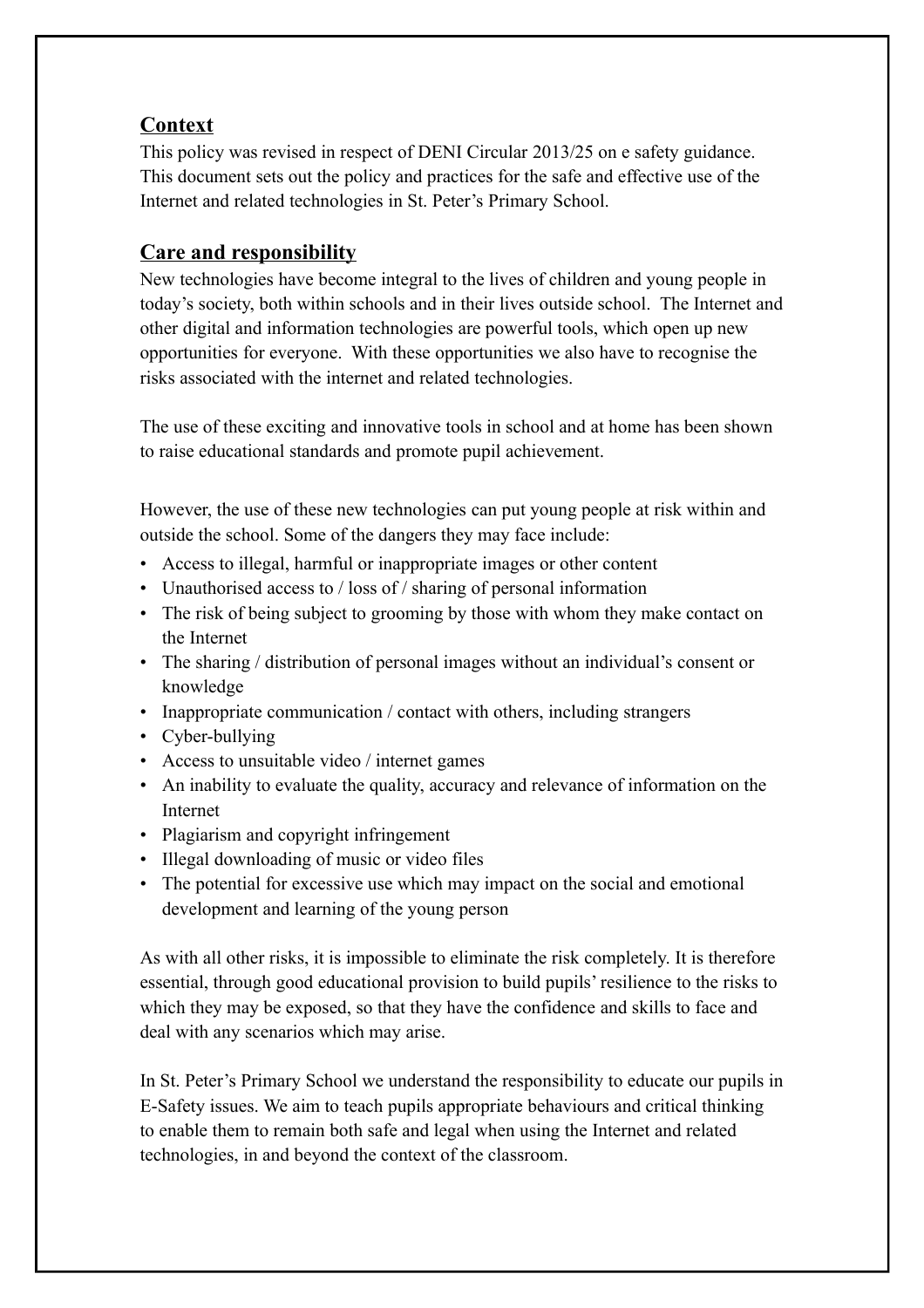# **Roles and Responsibilities**

As E-Safety is an important aspect of Child Protection within the school, the Principal and Board of Governors have ultimate responsibility to ensure that the policy and practices are embedded and monitored. It is the role of the ICT Co-ordinator to keep abreast of current E-Safety issues and guidance through organisations such as CEOP (Child Exploitation and Online Protection) and Childnet. The ICT Co-ordinator has responsibility for leading and monitoring the implementation of E-Safety throughout the school. The Principal / ICT Co-Ordinator have the responsibility to update Senior Management and Governors with regard to E-Safety and all governors should have an understanding of the issues relevant to our school in relation to local and national guidelines and advice.

# **E-Safety Skills Development for Staff**

• All staff will receive regular information and training on E-Safety issues through the Co-Ordinator at staff meetings.

• All staff have been made aware of individual responsibilities relating to the safeguarding of children within the context of E-Safety and know what to do in the event of misuse of technology by any member of the school community.

• New staff members will receive a copy of the E-Safety policy and Acceptable Use Agreement and sign an Acceptable Use Agreement.

• All staff are encouraged to incorporate E-Safety into their activities and promote awareness within their lessons.

#### **Handling of E-Safety Issues**

Issues of Internet misuse and access to any inappropriate material by any user should be reported to the ICT Co-ordinator to be recorded. Issues of a child protection nature will be reported to the designated teacher and dealt with in accordance with the St. Peter's Primary School Child Protection Policy.

Incidents of pupil misuse of technology which arise will be dealt with in accordance with the school's discipline policy.

#### **E-safety and pupils**

E-safety will be discussed with pupils at the start of the year when they receive their Acceptable Use Agreement. This should be discussed as a set of rules that will keep everyone safe when using technology in school.

Activities throughout the school year including Internet Awareness Day will refresh E-Safety and further pupils' understanding.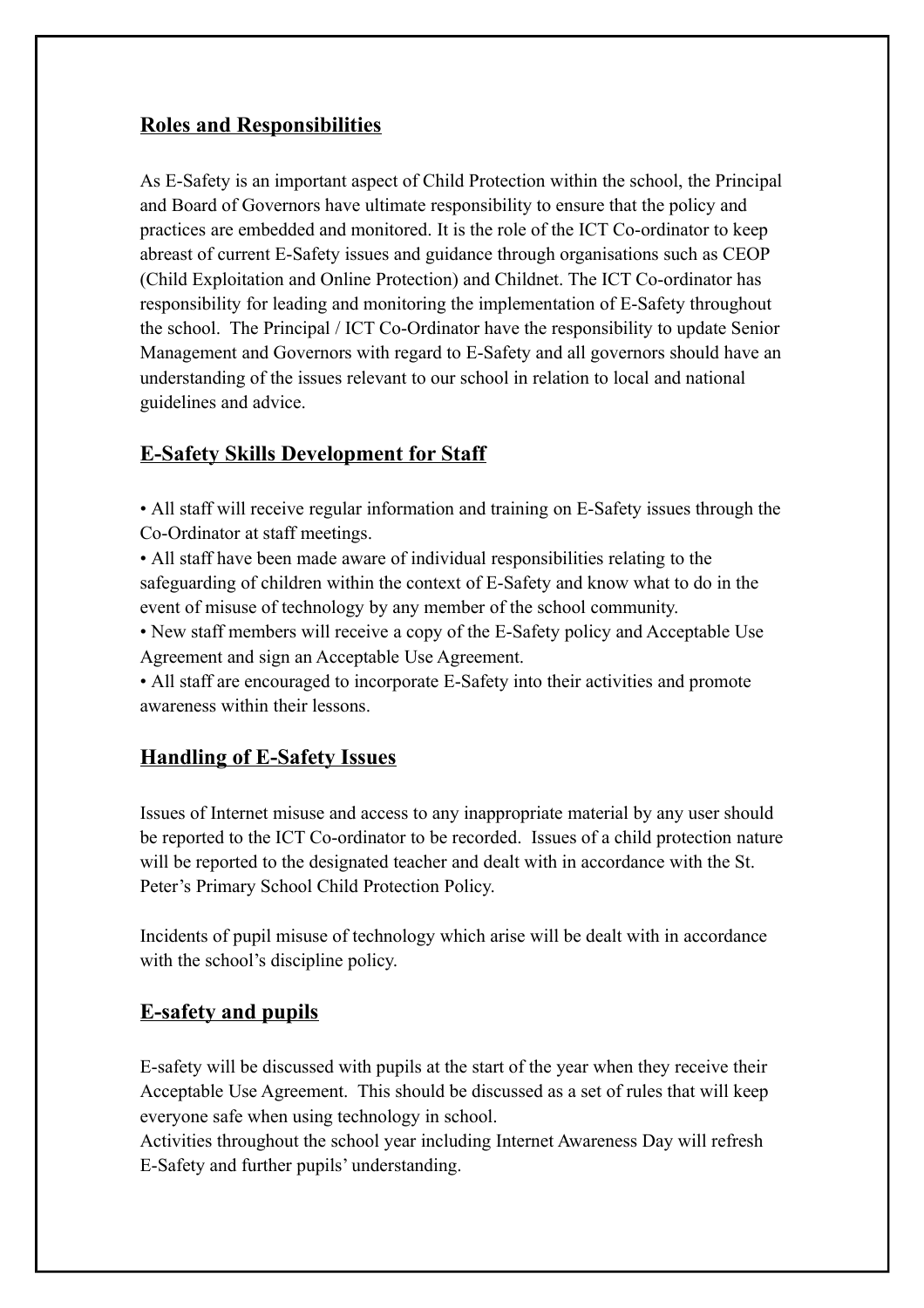Pupils will be informed that all network and Internet use is monitored.

# **E-Safety and Parents**

The St. Peter's Primary School E-Safety policy will be made available and parents will be encouraged to read the document. Parents will be required to read the Acceptable Use Agreement for pupils and sign this agreement following discussion with their child.

St. Peter's Primary School will look to promote E-Safety awareness within the school community which may take the form of information leaflets to parents or particular mention in the school's News sheets, website and school Twitter account.

# **E-Safety and Staff**

All staff will be introduced to the E-Safety policy and its importance explained. Staff will be asked to read and sign the Acceptable Use Agreement for Staff which focuses on E-Safety responsibilities.

Staff should be aware that all Internet traffic and email is monitored, recorded and tracked by the C2K system.

# **The Internet**

The Internet is a unique and exciting resource. It brings the world into the classroom by giving children access to a global network of educational resources. There is no doubt that the use of the Internet is an essential skill for children as they grow up in the modern world. The Internet is, however, an open communications' channel, available to all. Anyone can send messages, discuss ideas and publish materials with little restriction. This brings young people into contact with people from all sectors of society and with a wide variety of materials, some of which could be unsuitable.

# **Networks**

Pupil access to the Internet is through a filtered service provided by C2K, which should ensure educational use made of the resources is safe and secure, protecting users and systems from abuse. In St Peter's Primary School, we monitor children's activity on the school c2k network using 'Securus' an E-monitoring application that monitors activity using the following technologies:

- Key stroke
- Application Monitoring
- Optical Character Recognition

**Using this software alerts the school to anything that suggests that a student may be at risk or in breach of AUPs.**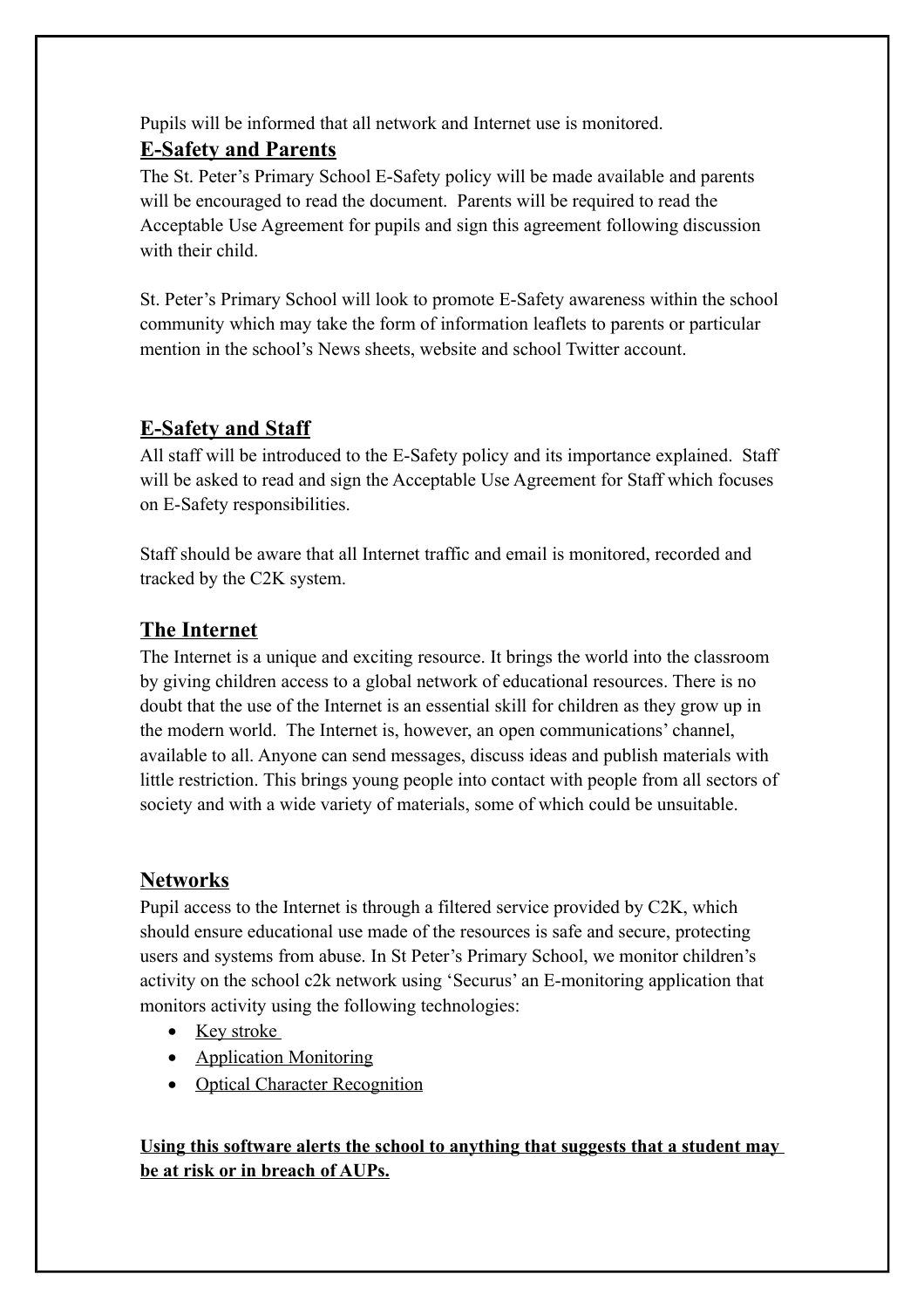Parental permission is sought from parents before pupils access the Internet.

Use of a non C2K wireless network for use with iPads in school is provided by an external Internet provider. This network has appropriate filters applied for use by staff and pupils and use of iPads will only be carried out under staff supervision. Children will use only those sites directed to by staff.

Connection of mobile phones or personal computers to the wireless network is not permitted within our school unless as a guest user under the direction of and permission from ICT co-ordinator.

#### **Teaching and Learning**

#### **Internet use:**

- The school will plan and provide opportunities within a range of curriculum areas to teach E-Safety.
- Educating pupils on the dangers of technologies that may be encountered outside school will be discussed with Key Stage 2 pupils through Internet Awareness Day.
- Pupils will be made aware of the impact of online bullying and know how to seek help if these issues affect them. Pupils will also be aware of where to seek advice or help if they experience problems when using the Internet and related technologies; i.e. parent/guardian, teacher/trusted member of staff.
- The school Internet access is filtered through the C2k managed service.
- No filtering service is 100% effective; therefore all children's use of the internet is supervised by an adult.
- Use of the internet is a planned activity. Aimless surfing is not encouraged.
- Children are taught to use the Internet in response to a need e.g. a question which has arisen from work in class.
- Pupils will be taught what Internet use is acceptable and what is not and given clear objectives for Internet use.
- Pupils will be educated in the effective use of the Internet in research, including the skills of knowledge, location, retrieval and evaluation.
- The school will ensure that the use of Internet derived materials by staff and pupils complies with copyright law.
- Children will be taught to be 'Internet Wise'. They will be made aware of Internet
- Safety Rules and encouraged to discuss how to cope if they come across inappropriate material.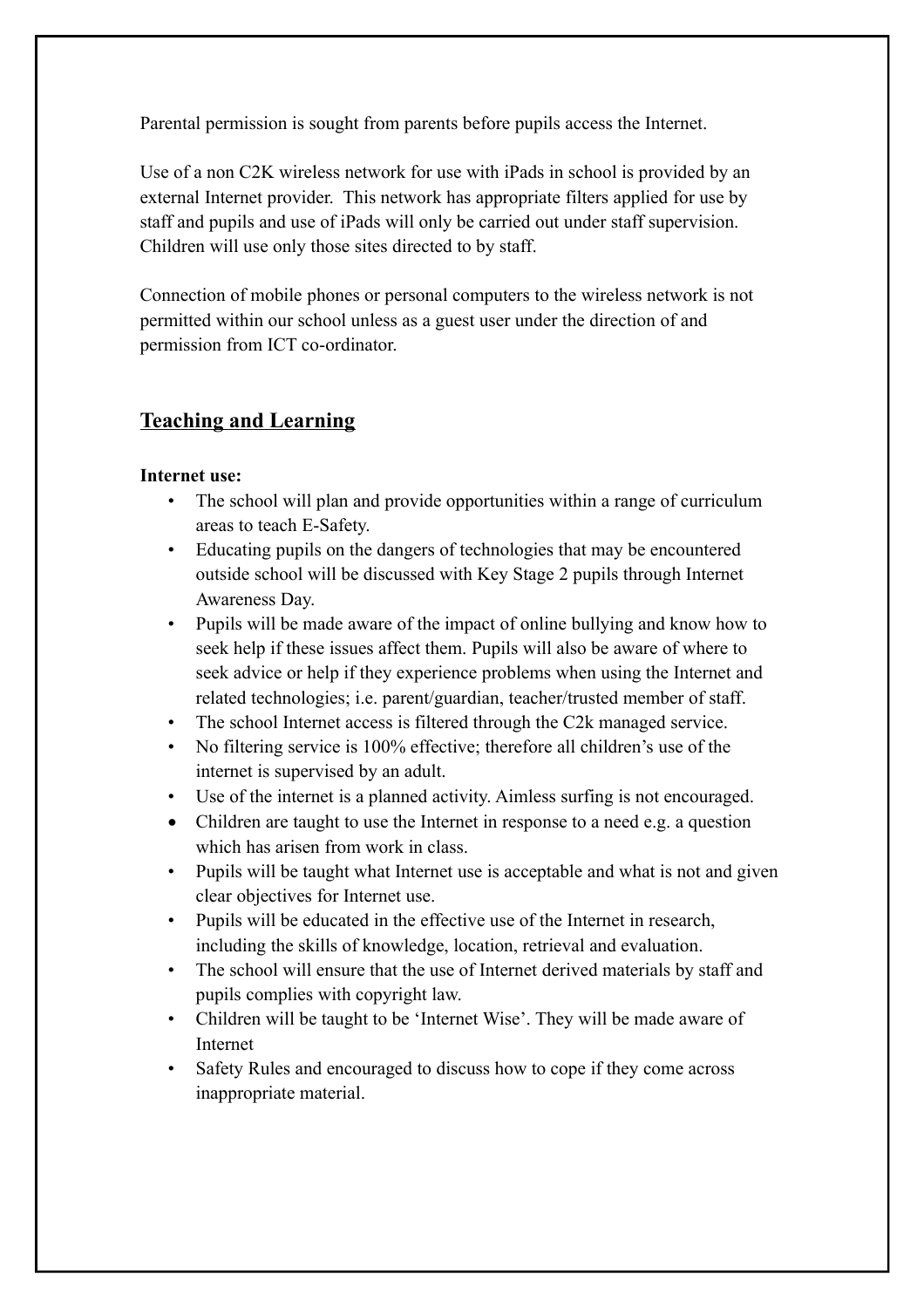# **E-mail:**

- Pupils may only use C2k e-mail accounts on the school system.
- Pupils must immediately tell a teacher if they receive an offensive e-mail.
- Pupils must not reveal personal details of themselves or others in e-mail
- communication, or arrange to meet anyone without specific permission.
- The forwarding of chain mail is not permitted.

• Children will not be given access to email until Key Stage 2 unless requested by the class teacher for a particular project.

# **Social Networking:**

- The school C2k system will continue to block access to social networking sites for pupils. Only staff members will be granted access to You Tube if requested.
- Pupils and parents will be advised that the use of social network spaces outside school is inappropriate for primary aged pupils. However, we accept that some pupils will still use them; they will be advised never to give out personal details of any kind, which may identify them or their location.
- Pupils are advised to set and maintain profiles on such sites to maximum privacy and deny access to unknown individuals.
- Our pupils are asked to report any incidents of cyber-bullying to the school.
- School staff will not add children as 'friends' if they use these sites.

# **Password Security**

- Adult users are provided with an individual login username and password, which they are encouraged to change periodically. Login details should not be shared with pupils.
- All pupils are provided with an individual login username and password.
- Pupils are not allowed to deliberately access files on the school network which belong to their peers, teachers or others.
- Staff Areas/Folders are the individual responsibility of each teacher to ensure they protect the security and confidentiality of the school network.

# **Mobile Phones**

St. Peter's Primary School does not allow the use of mobile phones by children in school or on school trips.

It is important to be aware of the safety issues regarding mobile phones which now increasingly have Internet access.

Staff use of mobile phones, only when necessary, should be discreet. Mobile phones should not be used in the classroom setting and should not be visible to pupils throughout school.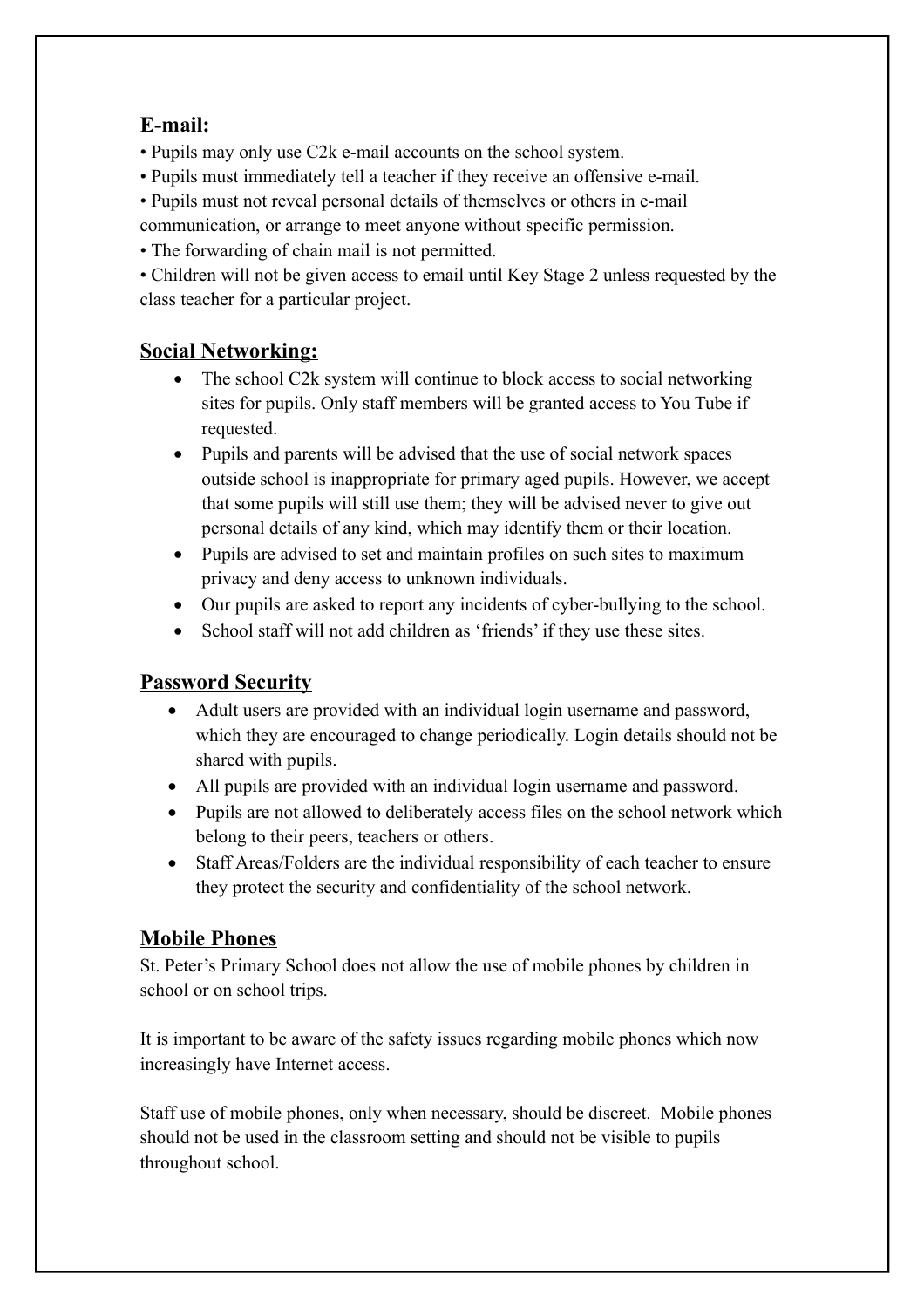# **Acceptable Use of the Internet (P5-7)**

Children should know that they are responsible for their use of the Internet in school and that they do so in a safe and appropriate manner.

Please discuss these guidelines with your child and stress the importance of safe use of the Internet.

#### **Pupils:**

• On the network, I will only use my own login username and password.

- I will keep my username and password private.
- I will not access other people's files without their permission.
- I will not change or delete other people's work/files.
- I will ask permission before entering any website, unless my teacher has already approved that site.
- I will use the Internet for research and school purposes only.

• I will only send e-mail in school when directed by the teacher as part of ICT lessons. I will make sure that the messages I send are polite and responsible.

• I understand that the use of strong language, swearing or aggressive behaviour is not allowed when using e-mail etc.

• When sending e-mail I will not give my name, address or phone number or arrange to meet anyone.

• I understand that I am not allowed to enter Internet Chat Rooms while in school.

• If I see anything I am unhappy with or I receive messages I do not like, I will tell a teacher immediately.

• I will not bring in memory sticks or CD-Roms from home to use in school unless I have been given permission by my class teacher.

• I understand that the school may check my computer files/Emails and may monitor the Internet sites that I visit.

• I understand that if I deliberately break these rules I could be stopped from using the Internet/E-mail and my Parent/Guardian will be informed.

| <b>Signature of Pupil;</b>           |  |
|--------------------------------------|--|
| <b>Signature of Parent/Guardian;</b> |  |

Date;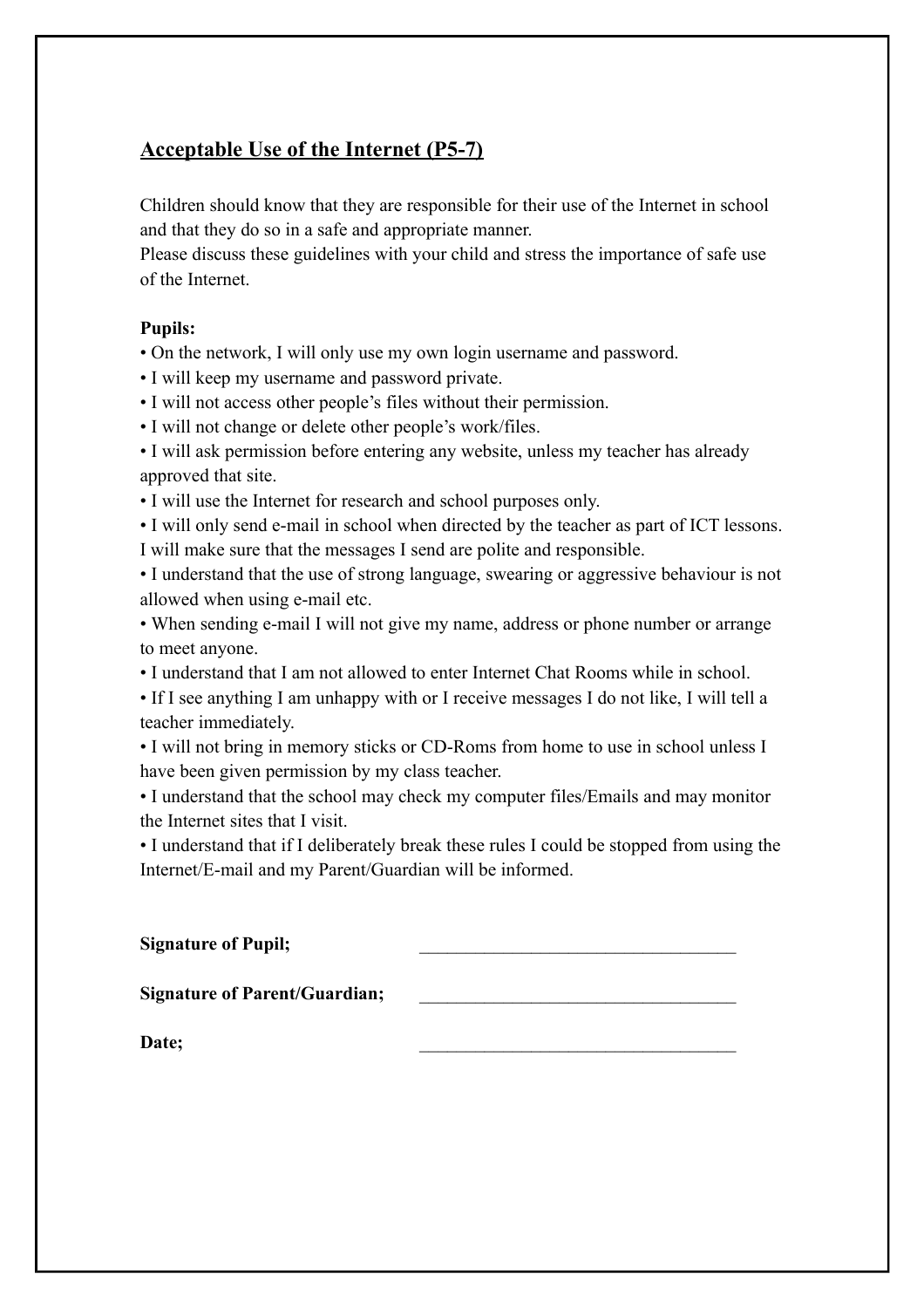# **Acceptable Use of the Internet (P3-4)**

Children should know that they are responsible for their use of the Internet in school and that they do so in a safe and appropriate manner.

Please discuss these guidelines with your child and stress the importance of safe use of the Internet.

#### **Pupils:**

• On the network, I will only use my own login username and password.

• I will keep my username and password private.

• I will not open other people's files without their permission.

• I will not change or delete other people's work/files.

• I will ask permission before entering any website, unless my teacher has already approved that site.

• I will use the Internet for research and school purposes only.

• I will only send e-mail in school if I have been given access by ICT co- ordinator. I will make sure that the messages I send are polite and responsible.

• I understand that I am not allowed to enter Internet Chat Rooms while in school.

• If I see anything I am unhappy with or I receive messages I do not like, I will tell a teacher immediately.

• I will not bring in memory sticks or CD-Roms from home to use in school unless I have been given permission by my class teacher.

• I understand that the school may check my computer files/Emails and may monitor the Internet sites that I visit.

• I understand that if I deliberately break these rules I could be stopped from using the Internet/E-mail and my Parents/Guardian will be informed.

Signature of Pupil;

Signature of Parent/Guardian;

Date;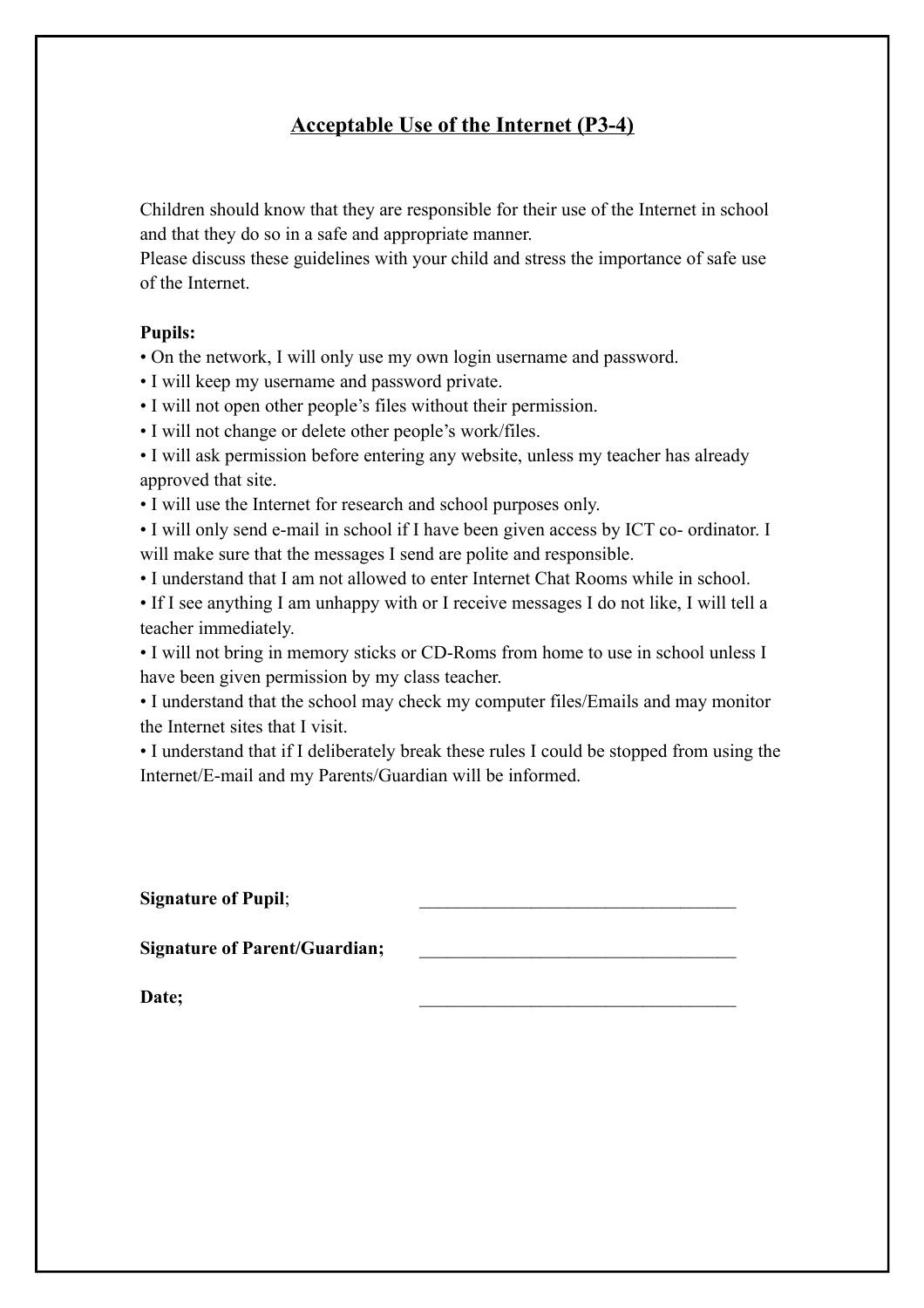# **Acceptable Use Agreement for Staff**

The computer system is owned by the school and is made available to staff to enhance their professional activities including teaching, research, administration and management. The school's Internet Access Policy has been drawn up to protect all parties – the students, the staff and the school.

The school reserves the right to examine or delete any files that may be held on its computer system or to monitor any Internet sites visited.

Staff should sign a copy of this Acceptable Internet Use Statement and return it to the Principal.

- All Internet activity should be appropriate to staff professional activity or the pupils' education.
- The school website and school Twitter account are for the purposes of information and promoting the teaching and learning experiences in the school.
- Access should only be made via the authorised account and password, which should not be made available to any other person.
- Activity that threatens the integrity of the school ICT systems, or activity that attacks or corrupts other systems, is forbidden.
- Users are responsible for all e-mail sent and for contacts made that may result in e-mail being received.
- Use for personal financial gain, gambling, political purposes or advertising is forbidden.
- Copyright of materials must be respected.
- Posting anonymous messages and forwarding chain letters is forbidden.
- As e-mail can be forwarded or inadvertently be sent to the wrong person, the same professional levels of language and content should be applied as for letters or other media.
- Use of the network to access inappropriate materials such as pornographic, racist or offensive material is forbidden.
- It is important to be aware of the safety issues regarding mobile phones which now increasingly have Internet access.
- Staff use of mobile phones, only when necessary, should be discreet. Mobile phones should not be used in the classroom setting and should not be visible to pupils throughout school.

**Name;**  $\blacksquare$ 

**Signed;** \_\_\_\_\_\_\_\_\_\_\_\_\_\_\_\_\_\_\_\_\_\_\_\_\_\_\_\_\_\_\_\_\_\_\_\_\_